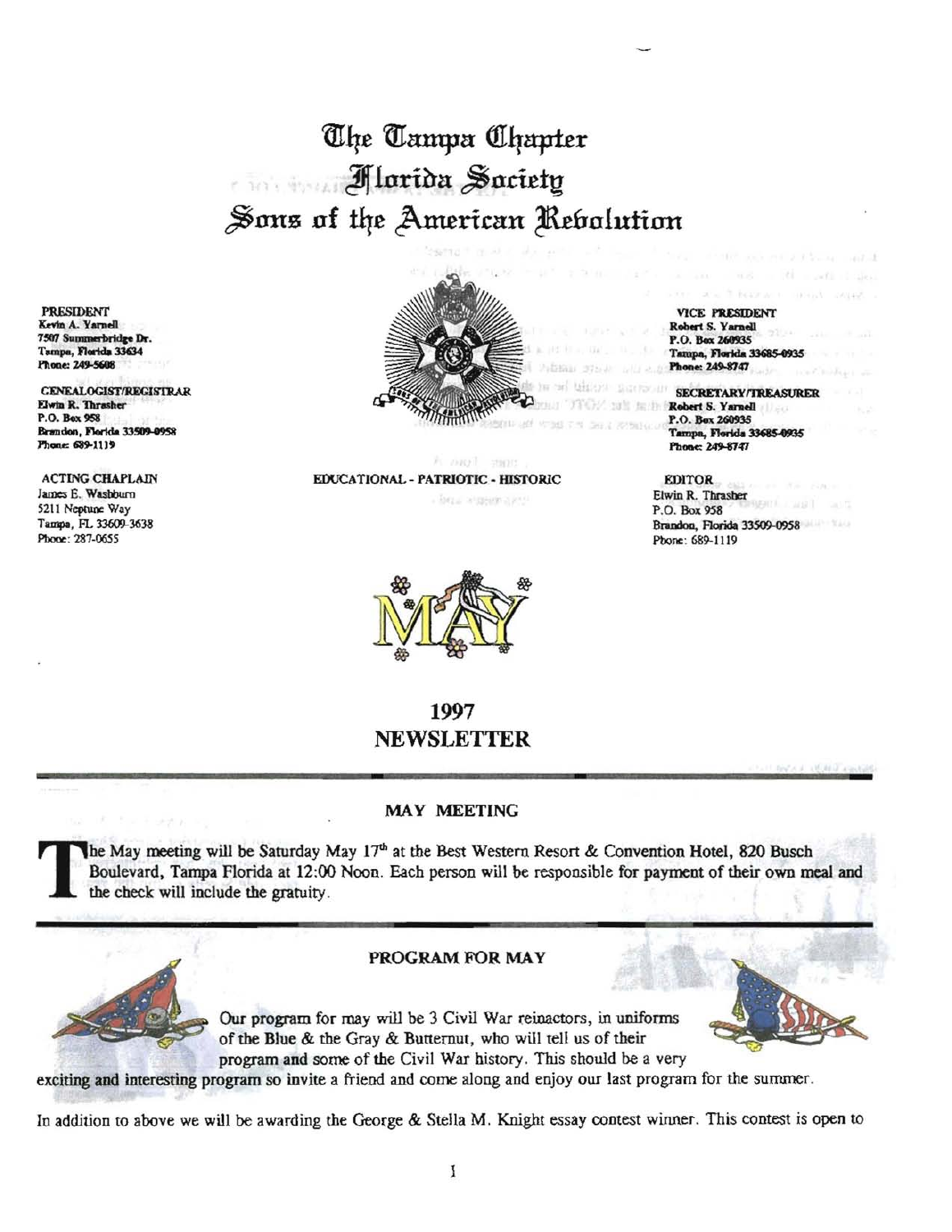all high school Junior & Senior students each year. This years winner is David Jefferson Hamrick, a  $12<sup>th</sup>$  grade student, from Hillsborough High School, 5000 Central Avenue, Tampa, Florida.

#### MINUTES OF THE APRIL 19TH, 1997 MEETING OF THE TAMPA CHAPTER OF THE SONS OF THE AMERICAN REVOLUTION. HITS NE MARIA T ST all en

In the Absence of President Kevin Yamell, Vice-President Bob Yamell called the meeting to order at 12:05. Members present: Bob Yarnell, Barry Rich, Austin Rising, *lim* Washbwn, Marty M'Lller and Elwin Thrasher. Guest present: Mrs Aline Rising, Mr. & Mrs. David Anderson and Tony Anderson.

The minutes were approved as published. In the secretary's report, Elwin Thrasher was commended for his diligence in sending our newsletter to the state officers which resulted in a nice paragraph in the latest state newsletter. The treasurers report was made and approved. Other announcements that were made: Jim Washburn reported an inquiry about the oratorical contest from the state. Bob reported that the May meeting would be at the usual location since plans for meeting at Plant museum could not be made. Additionally, Bob reported that the ROTC medals arrived and had been delivered to lim Chambers who will handle their distribution. There was no other business and no new business was brought up. The members & guests adjourned to lunch.

After lunch, Barry introduced our Eagle Scout awaro wioner, Tony Anderson. Following some introductory remarks by Barry, Tony Anderson read his essay which was on the Stamp Act of 1765 and its importance in the events leading up to the break with England. The Chapter commended him for his accomplishments and quality of his essay. Thanks were also conveyed to Barry for his continued "championing" of the Eagle Scout program.

The *50/50* drawing was won by Jim Washburn, who donated his half to the Chapter. The Chapter received a IOtal of \$7.00,

The meeting adjourned at 1:05 PM.

Respectively submitted

Bob *Yarnell* 

Bob Yarnell Secretary/Treasurer



Vice President Bob Yarnell presenting Tony Anderson the SAR Eagle Scout award with Chairman of the Eagle Scout program Compatriot Barry Rich IV. Barry has chaired this program for the last two years and has volunteered to repeat this next year. All Scouts who become Eagle Scouts within the year are

eligible to enter this contest and he sent some 40 applications this year. Though far fewer than the 40 enter the contest but we still think that is well worth while to continue the program. Thanks Barry for taking on this job.

Right Eagle Scout Tony Anderson and Barry Rich.



11 H. ? Luight